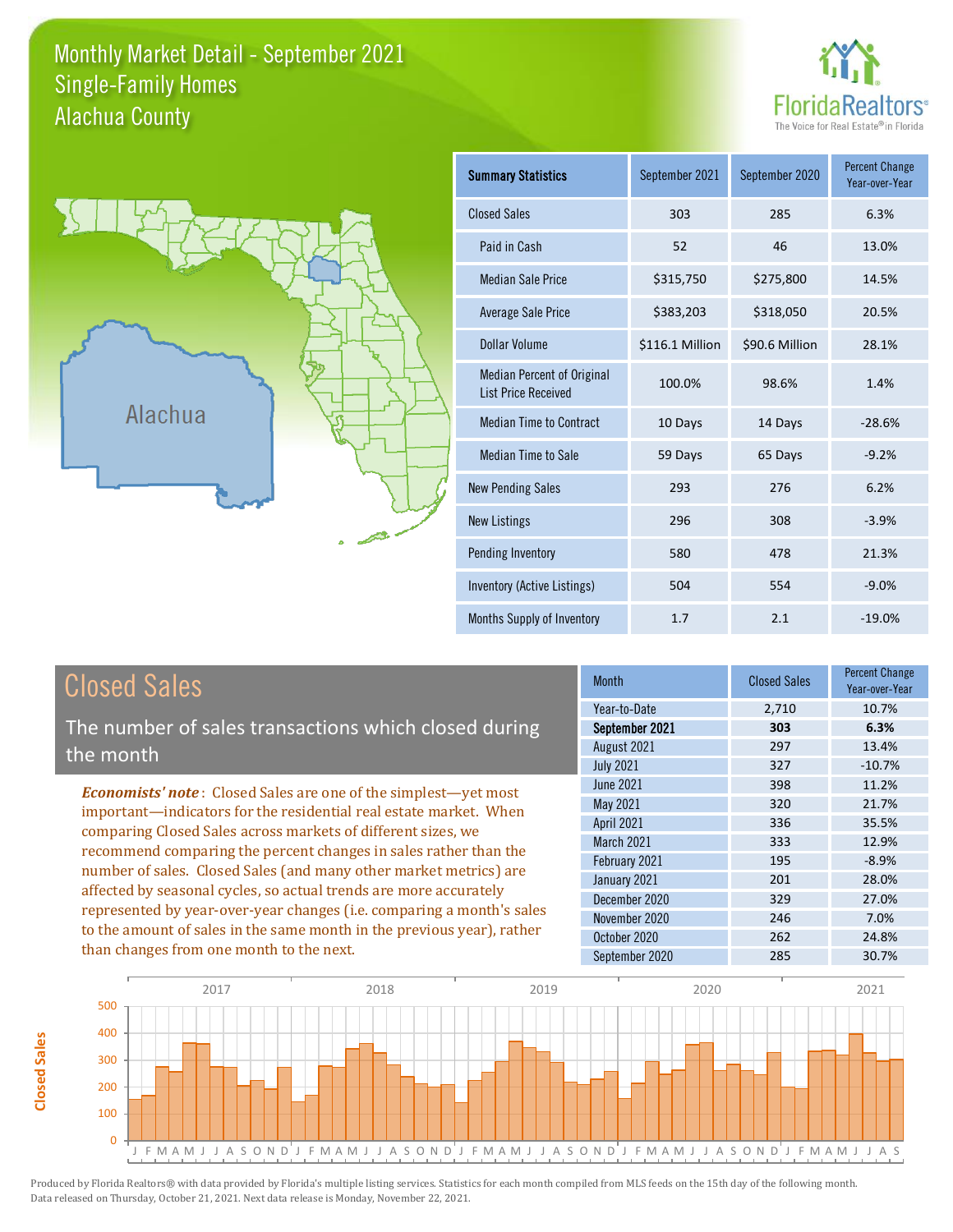

### \$100,000 - \$149,999 6 -57.1% Sale Price Closed Sales Percent Change Year-over-Year Less than \$50,000 1 1 0.0%  $$50.000 - $99.999$  9 28.6% \$150,000 - \$199,999 28 -20.0% \$200,000 - \$249,999 33 -50.0% \$400,000 - \$599,999 52 100.0% \$600,000 - \$999,999 30 114.3% *Economists' note:* Closed Sales are one of the simplest—yet most important—indicators for the residential real estate market. When comparing Closed Sales across markets of different sizes, we recommend comparing the percent changes in sales rather than the number of sales. Closed Sales (and many other market metrics) are affected by seasonal cycles, so actual trends are more accurately represented by year-over-year changes (i.e. comparing a month's sales to the amount of sales in the same month in the previous year), rather than changes from one month to the next. \$1,000,000 or more 10 10 66.7% \$250,000 - \$299,999 61 41.9% \$300,000 - \$399,999 73 0.0% September 2020 September 2021 Closed Sales by Sale Price The number of sales transactions which closed during the month



## Median Time to Contract by Sale Price The median number of days between the listing date and contract date for all Closed Sales during the month

*Economists' note* : Like Time to Sale, Time to Contract is a measure of the length of the home selling process calculated for sales which closed during the month. The difference is that Time to Contract measures the number of days between the initial listing of a property and the signing of the contract which eventually led to the closing of the sale. When the gap between Median Time to Contract and Median Time to Sale grows, it is usually a sign of longer closing times and/or declining numbers of cash sales.

| Sale Price            | <b>Median Time to</b><br>Contract | <b>Percent Change</b><br>Year-over-Year |
|-----------------------|-----------------------------------|-----------------------------------------|
| Less than \$50,000    | 2 Days                            | 100.0%                                  |
| $$50,000 - $99,999$   | 6 Days                            | $-33.3%$                                |
| $$100,000 - $149,999$ | 18 Days                           | 260.0%                                  |
| \$150,000 - \$199,999 | 5 Days                            | $-28.6%$                                |
| \$200,000 - \$249,999 | 13 Days                           | 62.5%                                   |
| \$250,000 - \$299,999 | 11 Days                           | $-21.4%$                                |
| \$300,000 - \$399,999 | 13 Days                           | $-59.4%$                                |
| \$400,000 - \$599,999 | 8 Days                            | $-70.4%$                                |
| \$600,000 - \$999,999 | 9 Days                            | $-91.7%$                                |
| \$1,000,000 or more   | 28 Days                           | 600.0%                                  |



**Closed Sales**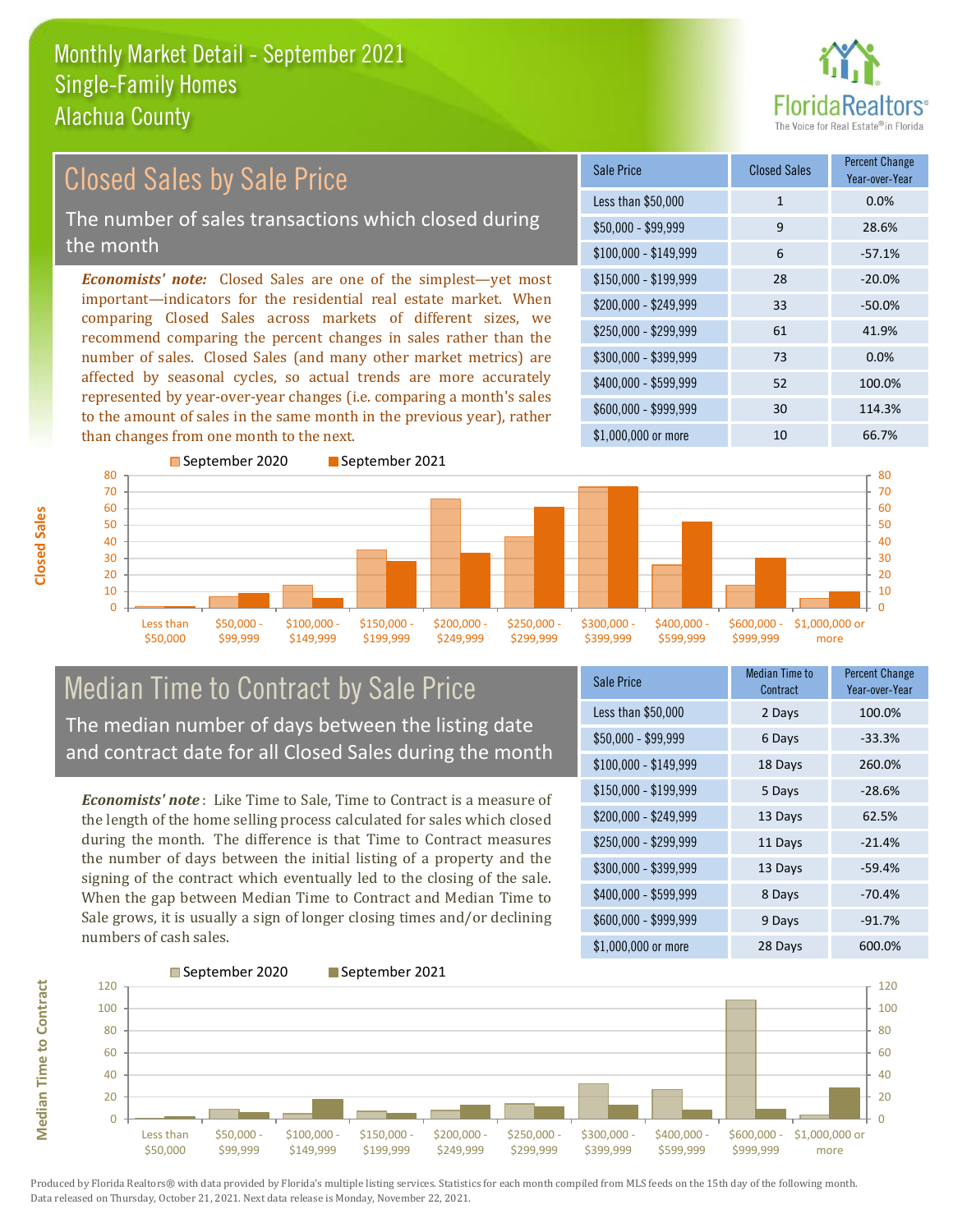

## New Listings by Initial Listing Price The number of properties put onto the market during

the month

*Economists' note:* New Listings tend to rise in delayed response to increasing prices, so they are often seen as a lagging indicator of market health. As prices rise, potential sellers raise their estimations of value—and in the most recent cycle, rising prices have freed up many potential sellers who were previously underwater on their mortgages. Note that in our calculations, we take care to not include properties that were recently taken off the market and quickly relisted, since these are not really *new* listings.

| <b>Initial Listing Price</b> | <b>New Listings</b> | <b>Percent Change</b><br>Year-over-Year |
|------------------------------|---------------------|-----------------------------------------|
| Less than \$50,000           | $\mathbf{1}$        | N/A                                     |
| $$50,000 - $99,999$          | 6                   | $-25.0%$                                |
| $$100,000 - $149,999$        | 12                  | $-42.9%$                                |
| $$150,000 - $199,999$        | 27                  | $-41.3%$                                |
| \$200,000 - \$249,999        | 33                  | $-35.3%$                                |
| \$250,000 - \$299,999        | 53                  | $-14.5%$                                |
| \$300,000 - \$399,999        | 80                  | 12.7%                                   |
| \$400,000 - \$599,999        | 46                  | 64.3%                                   |
| \$600,000 - \$999,999        | 33                  | 106.3%                                  |
| \$1,000,000 or more          | 5                   | 0.0%                                    |



## Inventory by Current Listing Price The number of property listings active at the end of the month

*Economists' note* : There are a number of ways to define and calculate Inventory. Our method is to simply count the number of active listings on the last day of the month, and hold this number to compare with the same month the following year. Inventory rises when New Listings are outpacing the number of listings that go off-market (regardless of whether they actually sell). Likewise, it falls when New Listings aren't keeping up with the rate at which homes are going off-market.

| <b>Current Listing Price</b> | Inventory | <b>Percent Change</b><br>Year-over-Year |
|------------------------------|-----------|-----------------------------------------|
| Less than \$50,000           | 1         | N/A                                     |
| $$50,000 - $99,999$          | 17        | $-5.6%$                                 |
| $$100,000 - $149,999$        | 24        | $-11.1%$                                |
| $$150,000 - $199,999$        | 45        | $-13.5%$                                |
| \$200,000 - \$249,999        | 56        | 0.0%                                    |
| \$250,000 - \$299,999        | 57        | $-31.3%$                                |
| \$300,000 - \$399,999        | 109       | $-33.1%$                                |
| \$400,000 - \$599,999        | 84        | 1.2%                                    |
| \$600,000 - \$999,999        | 76        | 61.7%                                   |
| \$1,000,000 or more          | 35        | 40.0%                                   |



Produced by Florida Realtors® with data provided by Florida's multiple listing services. Statistics for each month compiled from MLS feeds on the 15th day of the following month. Data released on Thursday, October 21, 2021. Next data release is Monday, November 22, 2021.

**Inventory**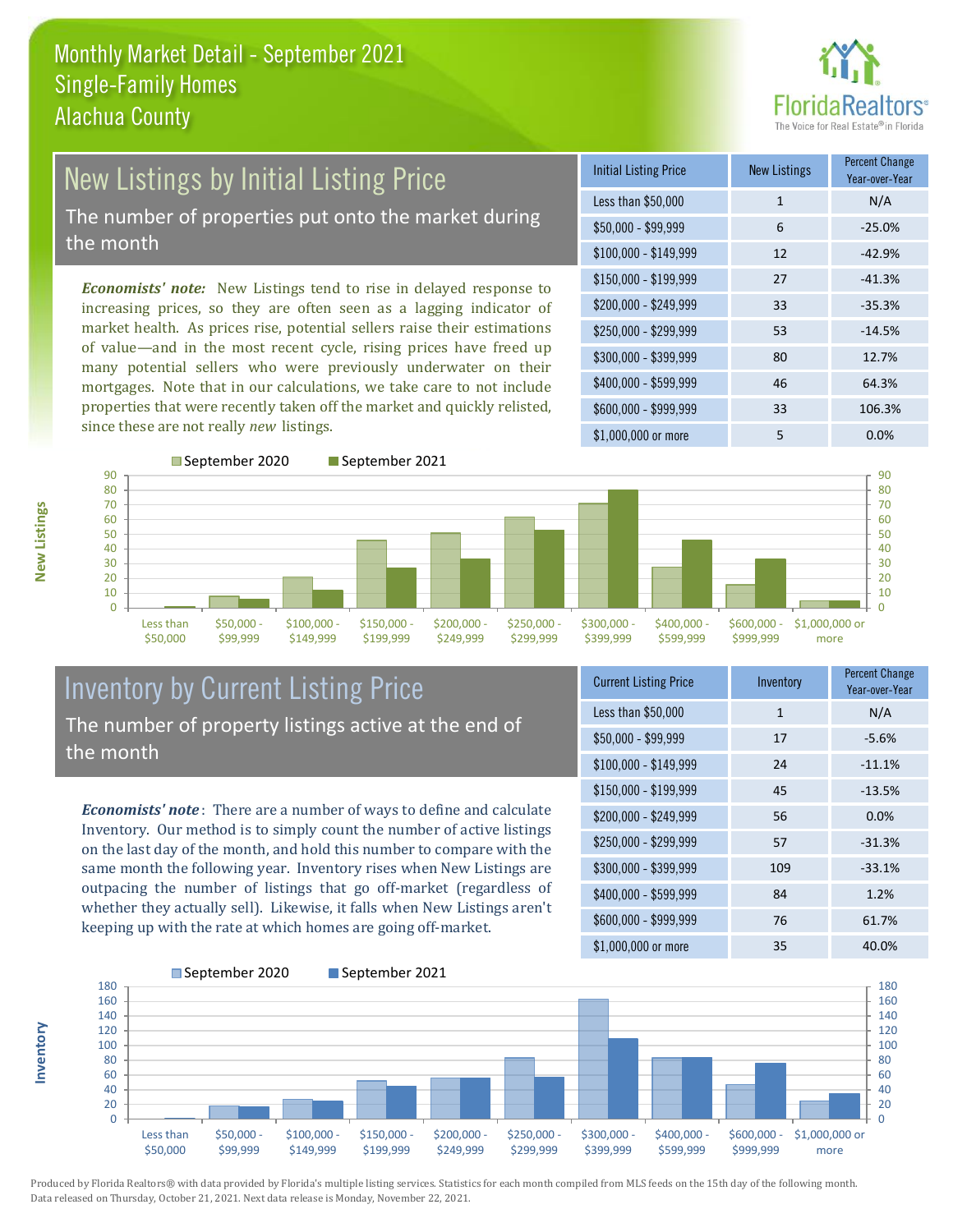### Monthly Distressed Market - September 2021 Alachua County Single-Family Homes



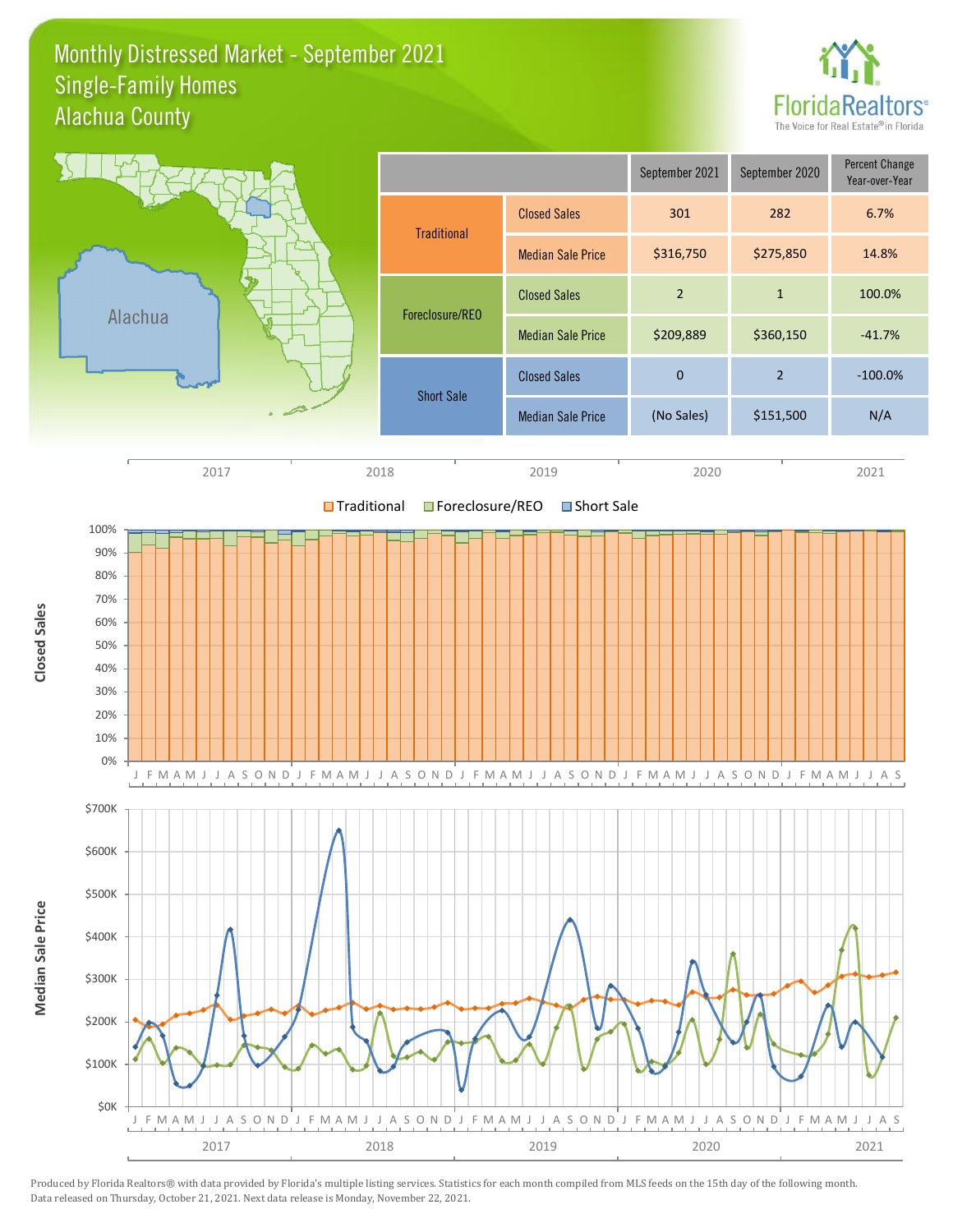Monthly Market Detail - September 2021 Alachua County Townhouses and Condos





| <b>Summary Statistics</b>                                       | September 2020<br>September 2021 |               | <b>Percent Change</b><br>Year-over-Year |
|-----------------------------------------------------------------|----------------------------------|---------------|-----------------------------------------|
| <b>Closed Sales</b>                                             | 78                               | 56            | 39.3%                                   |
| Paid in Cash                                                    | 19                               | 27            | $-29.6%$                                |
| <b>Median Sale Price</b>                                        | \$144,950                        | \$135,000     | 7.4%                                    |
| <b>Average Sale Price</b>                                       | \$151,081                        | \$149,759     | 0.9%                                    |
| <b>Dollar Volume</b>                                            | \$11.8 Million                   | \$8.4 Million | 40.5%                                   |
| <b>Median Percent of Original</b><br><b>List Price Received</b> | 98.2%                            | 97.2%         | 1.0%                                    |
| <b>Median Time to Contract</b>                                  | 18 Days                          | 14 Days       | 28.6%                                   |
| <b>Median Time to Sale</b>                                      | 59 Days                          | 58 Days       | 1.7%                                    |
| <b>New Pending Sales</b>                                        | 81                               | 76            | 6.6%                                    |
| <b>New Listings</b>                                             | 69                               | 80            | $-13.8%$                                |
| <b>Pending Inventory</b>                                        | 140                              | 98            | 42.9%                                   |
| Inventory (Active Listings)                                     | 132                              | 171           | $-22.8%$                                |
| Months Supply of Inventory                                      | 1.5                              | 2.6           | $-42.3%$                                |

# Closed Sales

The number of sales transactions which closed during the month

*Economists' note* : Closed Sales are one of the simplest—yet most important—indicators for the residential real estate market. When comparing Closed Sales across markets of different sizes, we recommend comparing the percent changes in sales rather than the number of sales. Closed Sales (and many other market metrics) are affected by seasonal cycles, so actual trends are more accurately represented by year-over-year changes (i.e. comparing a month's sales to the amount of sales in the same month in the previous year), rather than changes from one month to the next.

| <b>Month</b>      | <b>Closed Sales</b> | <b>Percent Change</b><br>Year-over-Year |
|-------------------|---------------------|-----------------------------------------|
| Year-to-Date      | 876                 | 39.7%                                   |
| September 2021    | 78                  | 39.3%                                   |
| August 2021       | 96                  | 17.1%                                   |
| <b>July 2021</b>  | 101                 | 18.8%                                   |
| <b>June 2021</b>  | 148                 | 57.4%                                   |
| May 2021          | 121                 | 98.4%                                   |
| April 2021        | 99                  | 76.8%                                   |
| <b>March 2021</b> | 117                 | 34.5%                                   |
| February 2021     | 75                  | 31.6%                                   |
| January 2021      | 41                  | $-16.3%$                                |
| December 2020     | 83                  | 36.1%                                   |
| November 2020     | 38                  | $-2.6%$                                 |
| October 2020      | 75                  | 56.3%                                   |
| September 2020    | 56                  | 12.0%                                   |

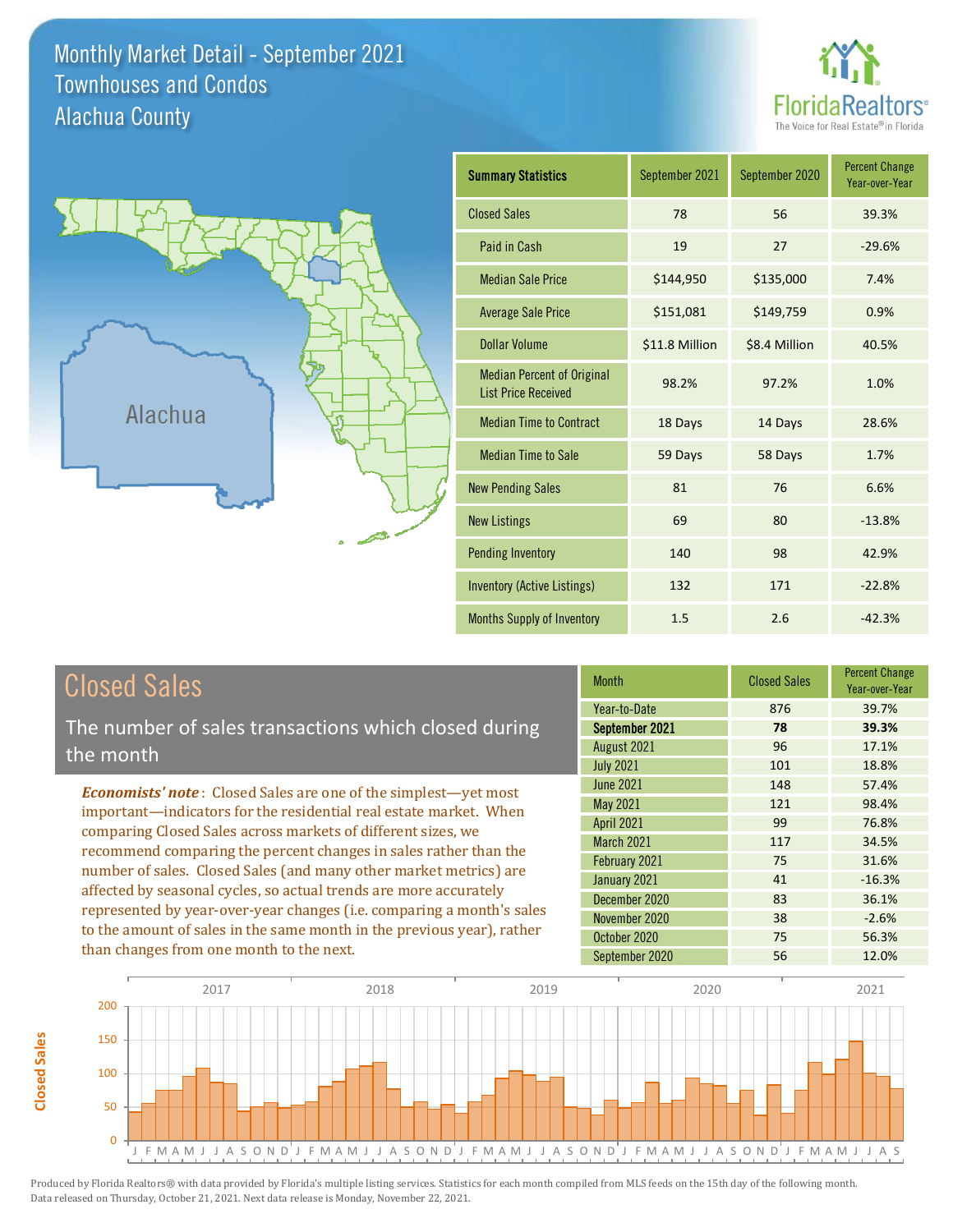than changes from one month to the next.



Year-over-Year

### \$100,000 - \$149,999 28 21.7% Sale Price Closed Sales Percent Change Less than \$50,000 0 0 -100.0% \$50,000 - \$99,999 14 16.7% \$150,000 - \$199,999 24 100.0% \$200,000 - \$249,999 5 66.7%  $$400,000 - $599,999$  0 N/A \$600,000 - \$999,999 0 -100.0% *Economists' note:* Closed Sales are one of the simplest—yet most important—indicators for the residential real estate market. When comparing Closed Sales across markets of different sizes, we recommend comparing the percent changes in sales rather than the number of sales. Closed Sales (and many other market metrics) are affected by seasonal cycles, so actual trends are more accurately represented by year-over-year changes (i.e. comparing a month's sales \$250,000 - \$299,999 7 133.3% \$300,000 - \$399,999 0 -100.0% Closed Sales by Sale Price The number of sales transactions which closed during the month



## Median Time to Contract by Sale Price The median number of days between the listing date and contract date for all Closed Sales during the month

to the amount of sales in the same month in the previous year), rather

*Economists' note* : Like Time to Sale, Time to Contract is a measure of the length of the home selling process calculated for sales which closed during the month. The difference is that Time to Contract measures the number of days between the initial listing of a property and the signing of the contract which eventually led to the closing of the sale. When the gap between Median Time to Contract and Median Time to Sale grows, it is usually a sign of longer closing times and/or declining numbers of cash sales.

| <b>Sale Price</b>     | <b>Median Time to</b><br>Contract | <b>Percent Change</b><br>Year-over-Year |
|-----------------------|-----------------------------------|-----------------------------------------|
| Less than \$50,000    | (No Sales)                        | N/A                                     |
| $$50,000 - $99,999$   | 17 Days                           | 142.9%                                  |
| $$100,000 - $149,999$ | 9 Days                            | $-35.7%$                                |
| \$150,000 - \$199,999 | 19 Days                           | $-20.8%$                                |
| \$200,000 - \$249,999 | 17 Days                           | 41.7%                                   |
| \$250,000 - \$299,999 | 59 Days                           | $-1.7%$                                 |
| \$300,000 - \$399,999 | (No Sales)                        | N/A                                     |
| \$400,000 - \$599,999 | (No Sales)                        | N/A                                     |
| \$600,000 - \$999,999 | (No Sales)                        | N/A                                     |
| \$1,000,000 or more   | (No Sales)                        | N/A                                     |

\$1,000,000 or more 0 0 N/A



**Closed Sales**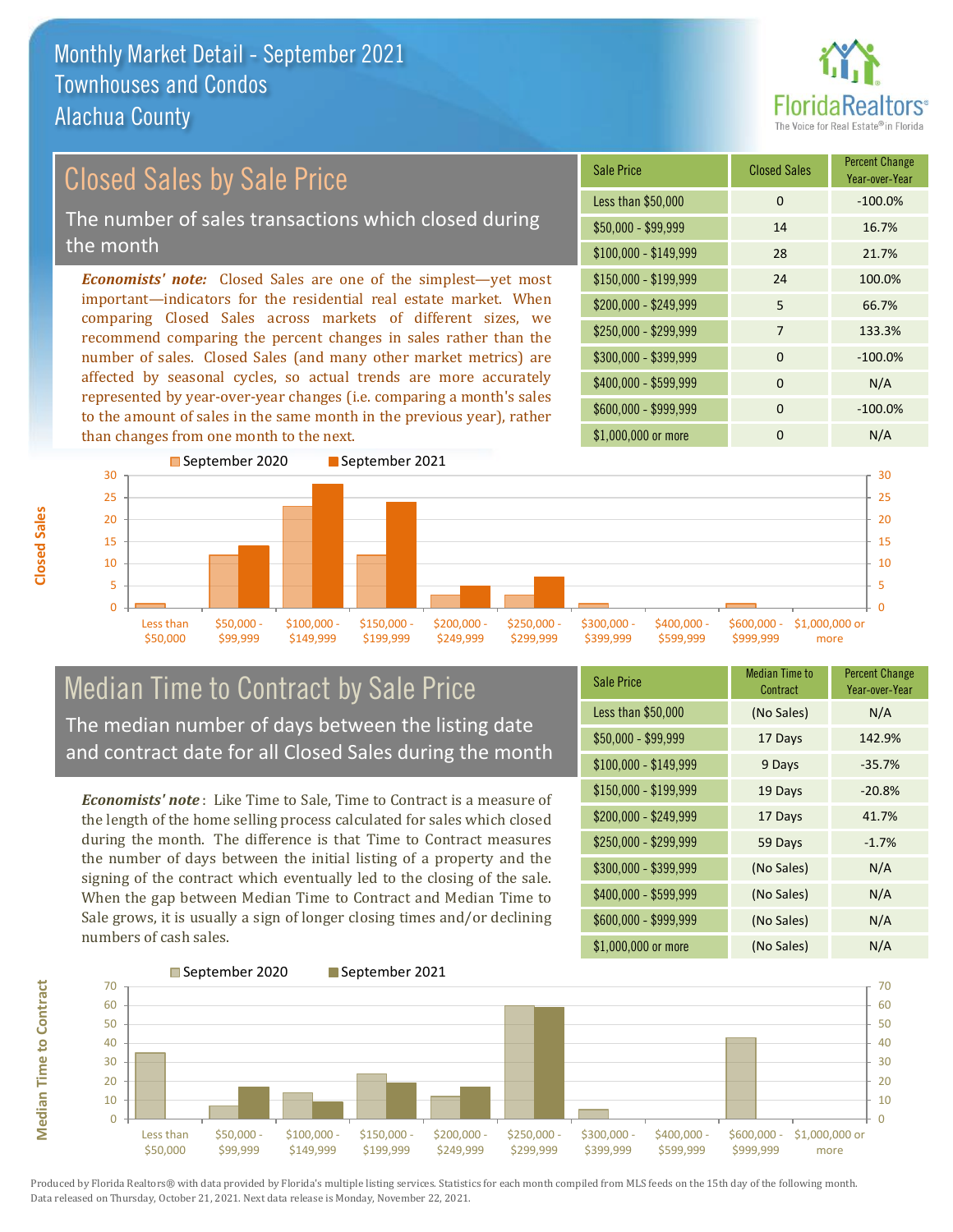

# New Listings by Initial Listing Price

The number of properties put onto the market during the month

*Economists' note:* New Listings tend to rise in delayed response to increasing prices, so they are often seen as a lagging indicator of market health. As prices rise, potential sellers raise their estimations of value—and in the most recent cycle, rising prices have freed up many potential sellers who were previously underwater on their mortgages. Note that in our calculations, we take care to not include properties that were recently taken off the market and quickly relisted, since these are not really *new* listings.

| <b>Initial Listing Price</b> | <b>New Listings</b> | <b>Percent Change</b><br>Year-over-Year |
|------------------------------|---------------------|-----------------------------------------|
| Less than \$50,000           | $\mathfrak{D}$      | N/A                                     |
| $$50,000 - $99,999$          | 12                  | $-40.0%$                                |
| $$100,000 - $149,999$        | 24                  | $-11.1%$                                |
| \$150,000 - \$199,999        | 20                  | $-9.1%$                                 |
| \$200,000 - \$249,999        | $\overline{4}$      | $-50.0%$                                |
| \$250,000 - \$299,999        | 0                   | $-100.0%$                               |
| \$300,000 - \$399,999        | $\mathcal{P}$       | 100.0%                                  |
| \$400,000 - \$599,999        | 5                   | N/A                                     |
| \$600,000 - \$999,999        | $\Omega$            | N/A                                     |
| \$1,000,000 or more          | n                   | N/A                                     |



### Inventory by Current Listing Price The number of property listings active at the end of the month

*Economists' note* : There are a number of ways to define and calculate Inventory. Our method is to simply count the number of active listings on the last day of the month, and hold this number to compare with the same month the following year. Inventory rises when New Listings are outpacing the number of listings that go off-market (regardless of whether they actually sell). Likewise, it falls when New Listings aren't keeping up with the rate at which homes are going off-market.

**Inventory**

**New Listings**

| <b>Current Listing Price</b> | Inventory      | <b>Percent Change</b><br>Year-over-Year |
|------------------------------|----------------|-----------------------------------------|
| Less than \$50,000           | $\Omega$       | N/A                                     |
| $$50,000 - $99,999$          | 25             | $-32.4%$                                |
| $$100,000 - $149,999$        | 44             | $-15.4%$                                |
| $$150,000 - $199,999$        | 35             | 6.1%                                    |
| \$200,000 - \$249,999        | 7              | $-77.4%$                                |
| \$250,000 - \$299,999        | 9              | 28.6%                                   |
| \$300,000 - \$399,999        | $\overline{4}$ | $-20.0%$                                |
| \$400,000 - \$599,999        | 8              | 100.0%                                  |
| \$600,000 - \$999,999        | $\Omega$       | $-100.0%$                               |
| \$1,000,000 or more          | 0              | N/A                                     |

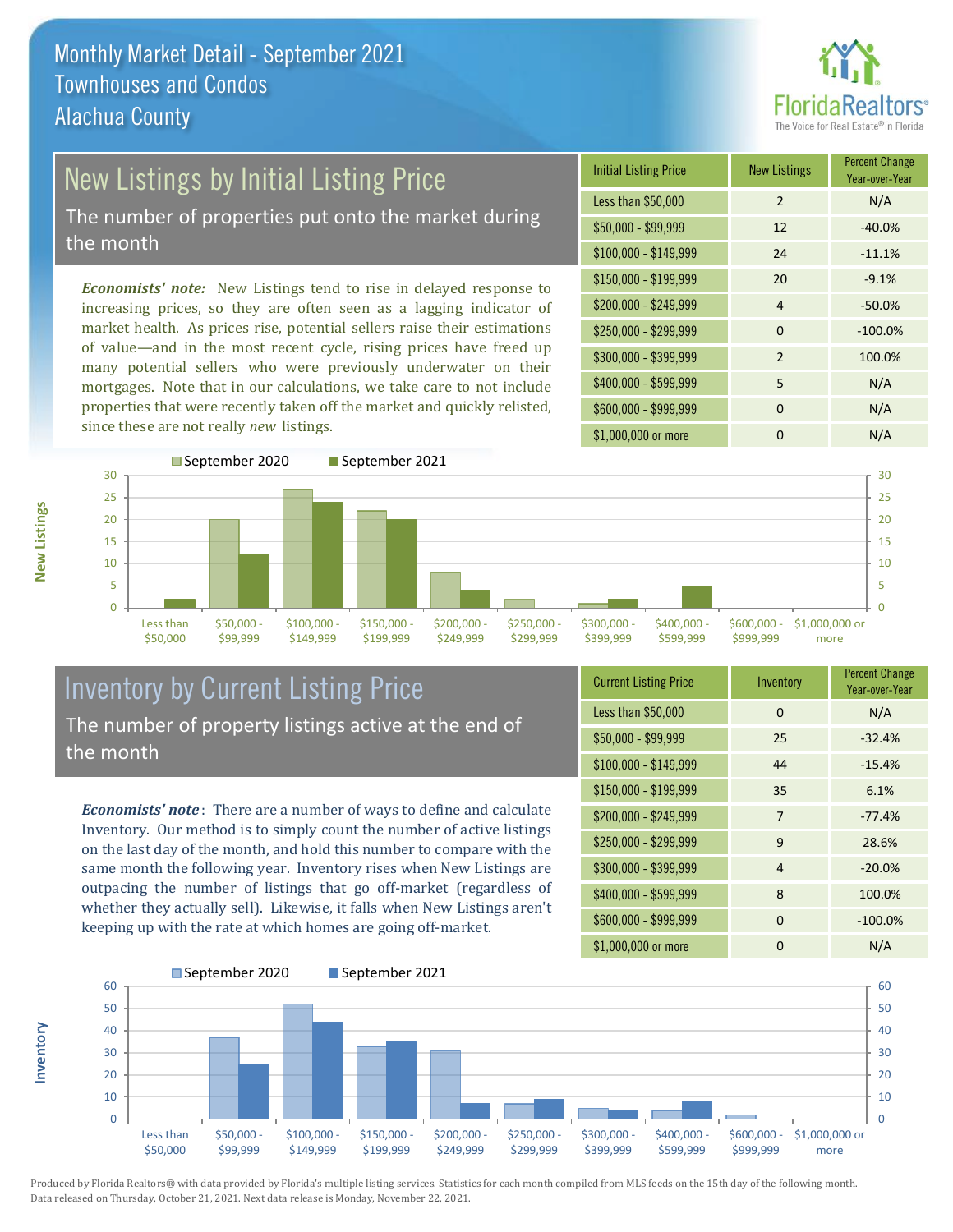### Monthly Distressed Market - September 2021 Alachua County Townhouses and Condos



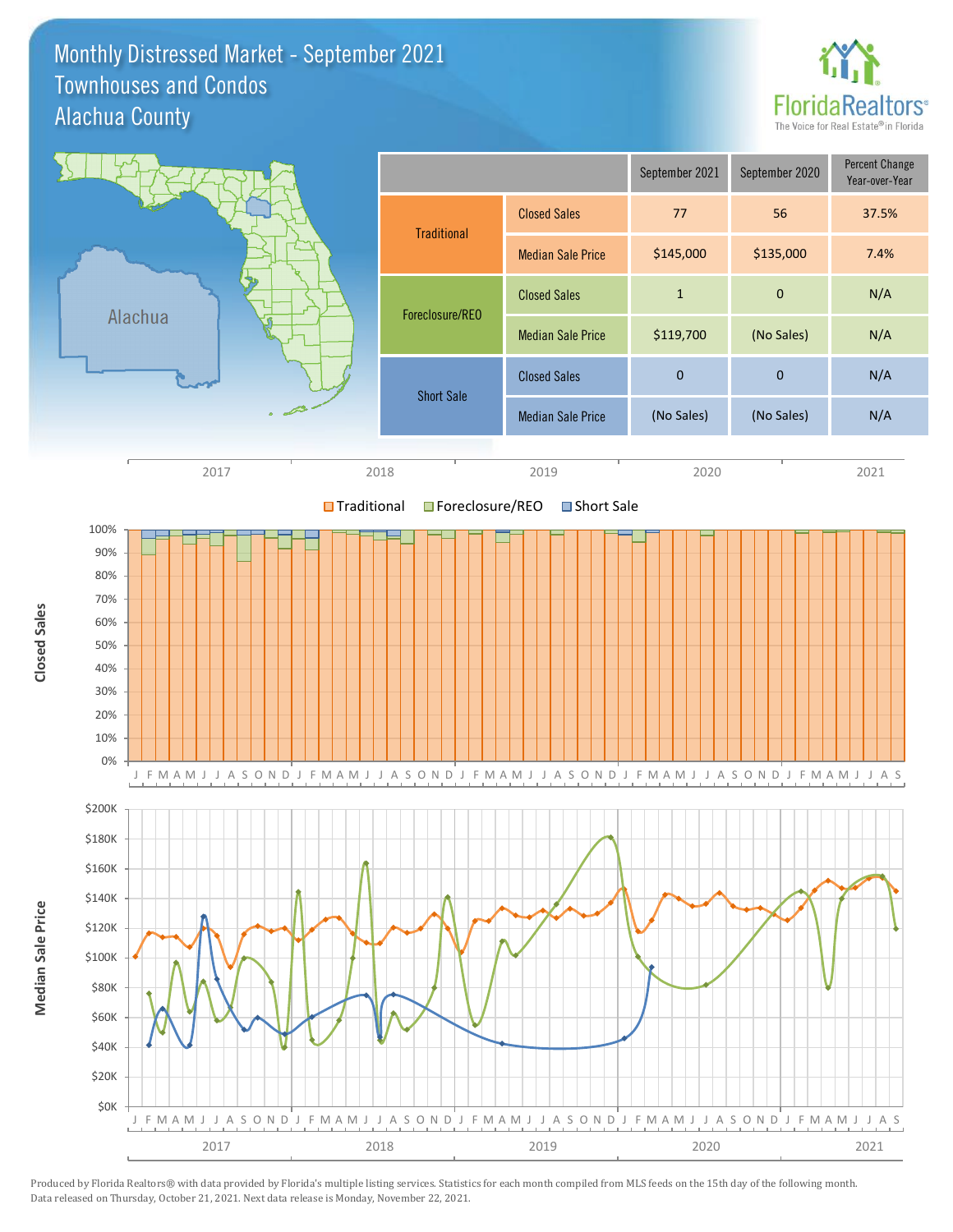### Monthly Market Detail - September 2021 Alachua County Manufactured Homes





**Closed Sales**

**Closed Sales** 

| <b>Summary Statistics</b>                                       | September 2021 | September 2020 | <b>Percent Change</b><br>Year-over-Year |
|-----------------------------------------------------------------|----------------|----------------|-----------------------------------------|
| <b>Closed Sales</b>                                             | 10             | 11             | $-9.1%$                                 |
| Paid in Cash                                                    | $\mathbf{1}$   | 3              | $-66.7%$                                |
| <b>Median Sale Price</b>                                        | \$169,875      | \$135,450      | 25.4%                                   |
| <b>Average Sale Price</b>                                       | \$165,475      | \$141,123      | 17.3%                                   |
| Dollar Volume                                                   | \$1.7 Million  | \$1.6 Million  | 6.6%                                    |
| <b>Median Percent of Original</b><br><b>List Price Received</b> | 96.4%          | 99.1%          | $-2.7%$                                 |
| <b>Median Time to Contract</b>                                  | 10 Days        | 73 Days        | $-86.3%$                                |
| <b>Median Time to Sale</b>                                      | 73 Days        | 111 Days       | $-34.2%$                                |
| <b>New Pending Sales</b>                                        | 16             | 9              | 77.8%                                   |
| <b>New Listings</b>                                             | 22             | 14             | 57.1%                                   |
| Pending Inventory                                               | 43             | 24             | 79.2%                                   |
| Inventory (Active Listings)                                     | 35             | 26             | 34.6%                                   |
| Months Supply of Inventory                                      | 3.1            | 2.5            | 24.0%                                   |

| <b>Closed Sales</b>                                                                                                                                                                                                                                                                                                                                                                                                      | <b>Month</b>                                  | <b>Closed Sales</b> | <b>Percent Change</b><br>Year-over-Year |
|--------------------------------------------------------------------------------------------------------------------------------------------------------------------------------------------------------------------------------------------------------------------------------------------------------------------------------------------------------------------------------------------------------------------------|-----------------------------------------------|---------------------|-----------------------------------------|
| The number of sales transactions which closed during<br>the month                                                                                                                                                                                                                                                                                                                                                        | Year-to-Date<br>September 2021<br>August 2021 | 104<br>10<br>12     | 5.1%<br>$-9.1%$<br>$-14.3%$             |
|                                                                                                                                                                                                                                                                                                                                                                                                                          | <b>July 2021</b>                              | 9                   | $-40.0%$                                |
| <b>Economists' note:</b> Closed Sales are one of the simplest—yet most                                                                                                                                                                                                                                                                                                                                                   | June 2021<br>May 2021                         | 13<br>20            | $-23.5%$<br>81.8%                       |
| important-indicators for the residential real estate market. When<br>comparing Closed Sales across markets of different sizes, we<br>recommend comparing the percent changes in sales rather than the<br>number of sales. Closed Sales (and many other market metrics) are<br>affected by seasonal cycles, so actual trends are more accurately<br>represented by year-over-year changes (i.e. comparing a month's sales | <b>April 2021</b>                             | 11                  | 10.0%                                   |
|                                                                                                                                                                                                                                                                                                                                                                                                                          | March 2021                                    | 12                  | 33.3%                                   |
|                                                                                                                                                                                                                                                                                                                                                                                                                          | February 2021                                 | 9                   | 800.0%                                  |
|                                                                                                                                                                                                                                                                                                                                                                                                                          | January 2021                                  | 8                   | $-27.3%$                                |
|                                                                                                                                                                                                                                                                                                                                                                                                                          | December 2020                                 | 12                  | 20.0%                                   |
|                                                                                                                                                                                                                                                                                                                                                                                                                          | November 2020                                 | 8                   | $0.0\%$                                 |
| to the amount of sales in the same month in the previous year), rather                                                                                                                                                                                                                                                                                                                                                   | October 2020                                  | 12                  | 20.0%                                   |
| than changes from one month to the next.                                                                                                                                                                                                                                                                                                                                                                                 | September 2020                                | 11                  | $-31.3%$                                |

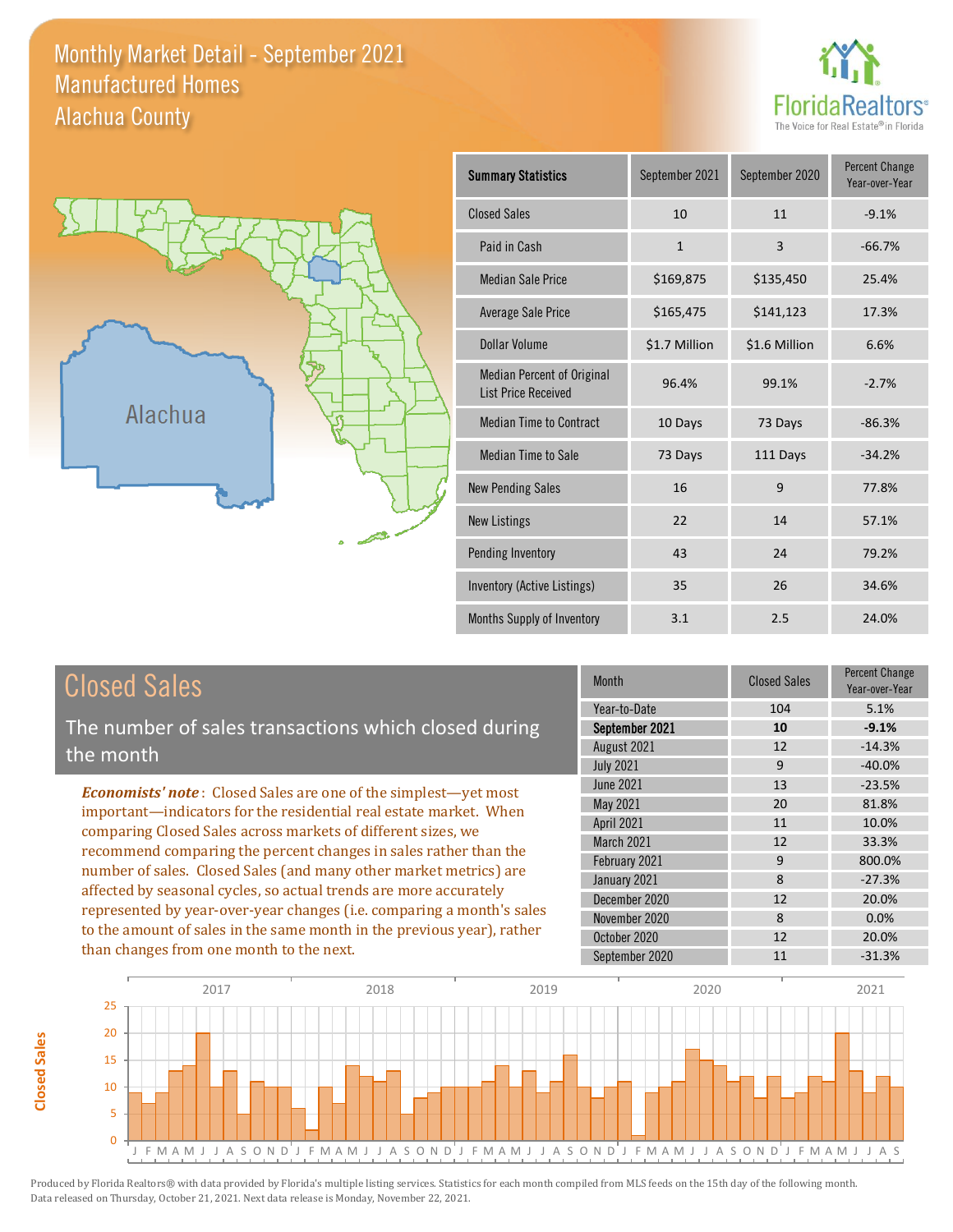

#### \$100,000 - \$149,999 3 0.0% Sale Price Closed Sales Percent Change Year-over-Year Less than \$50,000 0 0 N/A  $$50.000 - $99.999$  1 -66.7% \$150,000 - \$199,999 3 0.0% \$200,000 - \$249,999 3 50.0%  $$400,000 - $599,999$  0 N/A \$600,000 - \$999,999 0 0 N/A *Economists' note:* Closed Sales are one of the simplest—yet most important—indicators for the residential real estate market. When comparing Closed Sales across markets of different sizes, we recommend comparing the percent changes in sales rather than the number of sales. Closed Sales (and many other market metrics) are affected by seasonal cycles, so actual trends are more accurately represented by year-over-year changes (i.e. comparing a month's sales to the amount of sales in the same month in the previous year), rather than changes from one month to the next. \$1,000,000 or more 0 0 N/A \$250,000 - \$299,999 0 0 N/A \$300,000 - \$399,999 0 0 N/A Closed Sales by Sale Price The number of sales transactions which closed during the month



## Median Time to Contract by Sale Price The median number of days between the listing date and contract date for all Closed Sales during the month

*Economists' note* : Like Time to Sale, Time to Contract is a measure of the length of the home selling process calculated for sales which closed during the month. The difference is that Time to Contract measures the number of days between the initial listing of a property and the signing of the contract which eventually led to the closing of the sale. When the gap between Median Time to Contract and Median Time to Sale grows, it is usually a sign of longer closing times and/or declining numbers of cash sales.

| Sale Price            | Median Time to<br>Contract | <b>Percent Change</b><br>Year-over-Year |
|-----------------------|----------------------------|-----------------------------------------|
| Less than \$50,000    | (No Sales)                 | N/A                                     |
| $$50,000 - $99,999$   | 145 Days                   | 1350.0%                                 |
| $$100,000 - $149,999$ | 7 Days                     | $-94.6%$                                |
| \$150,000 - \$199,999 | 3 Days                     | $-97.3%$                                |
| \$200,000 - \$249,999 | 34 Days                    | $-41.4%$                                |
| \$250,000 - \$299,999 | (No Sales)                 | N/A                                     |
| \$300,000 - \$399,999 | (No Sales)                 | N/A                                     |
| \$400,000 - \$599,999 | (No Sales)                 | N/A                                     |
| \$600,000 - \$999,999 | (No Sales)                 | N/A                                     |
| \$1,000,000 or more   | (No Sales)                 | N/A                                     |



Produced by Florida Realtors® with data provided by Florida's multiple listing services. Statistics for each month compiled from MLS feeds on the 15th day of the following month. Data released on Thursday, October 21, 2021. Next data release is Monday, November 22, 2021.

**Median Time to Contract**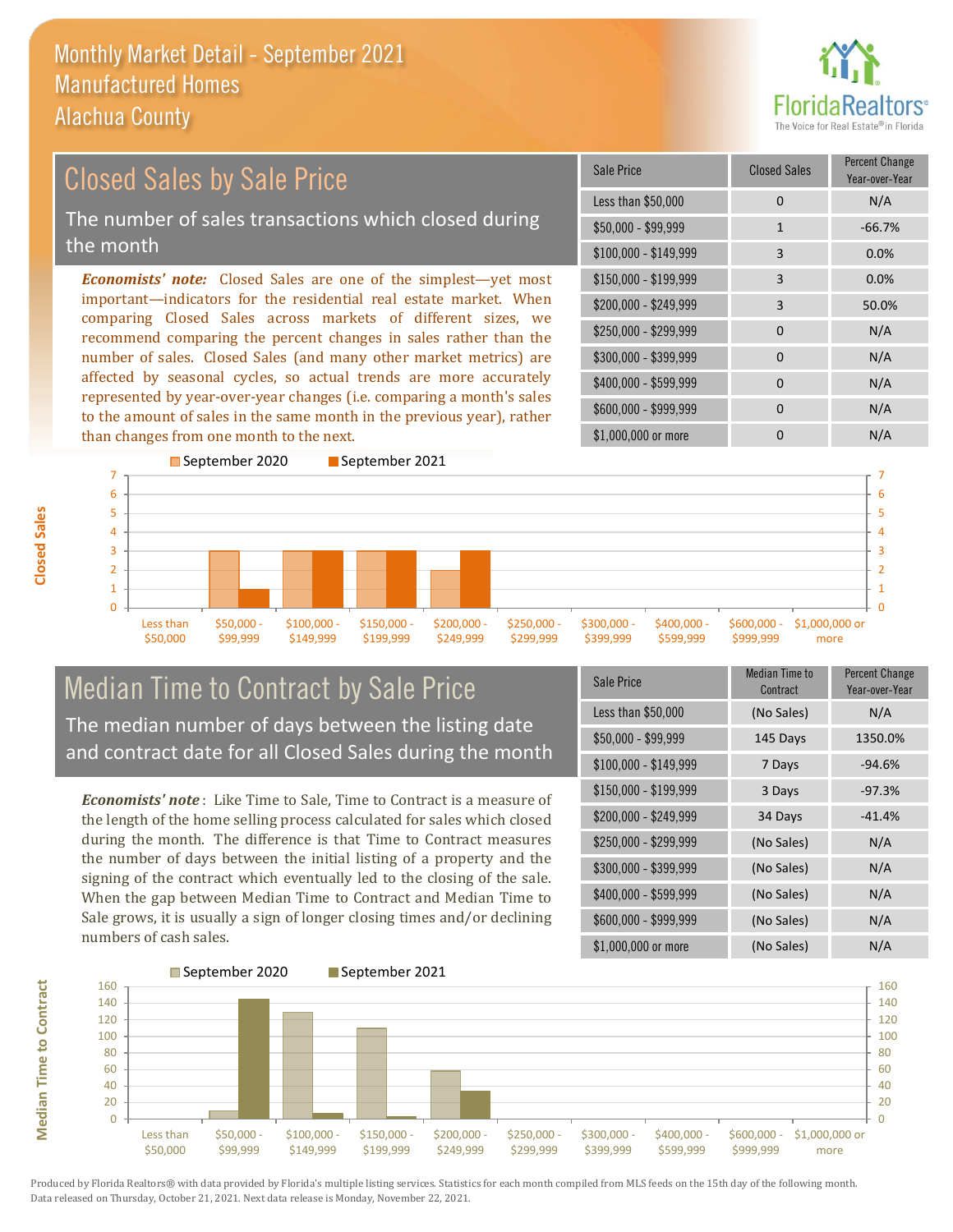

## New Listings by Initial Listing Price The number of properties put onto the market during the month

*Economists' note:* New Listings tend to rise in delayed response to increasing prices, so they are often seen as a lagging indicator of market health. As prices rise, potential sellers raise their estimations of value—and in the most recent cycle, rising prices have freed up many potential sellers who were previously underwater on their mortgages. Note that in our calculations, we take care to not include properties that were recently taken off the market and quickly relisted, since these are not really *new* listings.

| Initial Listing Price | New Listings   | <b>Percent Change</b><br>Year-over-Year |
|-----------------------|----------------|-----------------------------------------|
| Less than \$50,000    | $\mathbf{1}$   | N/A                                     |
| $$50,000 - $99,999$   | 5              | 66.7%                                   |
| $$100,000 - $149,999$ | $\mathbf{1}$   | $-80.0%$                                |
| $$150,000 - $199,999$ | 5              | 66.7%                                   |
| \$200,000 - \$249,999 | 4              | 300.0%                                  |
| \$250,000 - \$299,999 | $\overline{2}$ | 100.0%                                  |
| \$300,000 - \$399,999 | 4              | 300.0%                                  |
| \$400,000 - \$599,999 | $\Omega$       | N/A                                     |
| \$600,000 - \$999,999 | $\Omega$       | N/A                                     |
| \$1,000,000 or more   | n              | N/A                                     |



## Inventory by Current Listing Price The number of property listings active at the end of the month

*Economists' note* : There are a number of ways to define and calculate Inventory. Our method is to simply count the number of active listings on the last day of the month, and hold this number to compare with the same month the following year. Inventory rises when New Listings are outpacing the number of listings that go off-market (regardless of whether they actually sell). Likewise, it falls when New Listings aren't keeping up with the rate at which homes are going off-market.

| <b>Current Listing Price</b> | Inventory | Percent Change<br>Year-over-Year |
|------------------------------|-----------|----------------------------------|
| Less than \$50,000           | 1         | N/A                              |
| $$50,000 - $99,999$          | 6         | $-33.3%$                         |
| $$100,000 - $149,999$        | 9         | 12.5%                            |
| $$150,000 - $199,999$        | 3         | 0.0%                             |
| \$200,000 - \$249,999        | 6         | 200.0%                           |
| \$250,000 - \$299,999        | 5         | 400.0%                           |
| \$300,000 - \$399,999        | 5         | 150.0%                           |
| \$400,000 - \$599,999        | $\Omega$  | $-100.0%$                        |
| \$600,000 - \$999,999        | $\Omega$  | N/A                              |
| \$1,000,000 or more          | ი         | N/A                              |